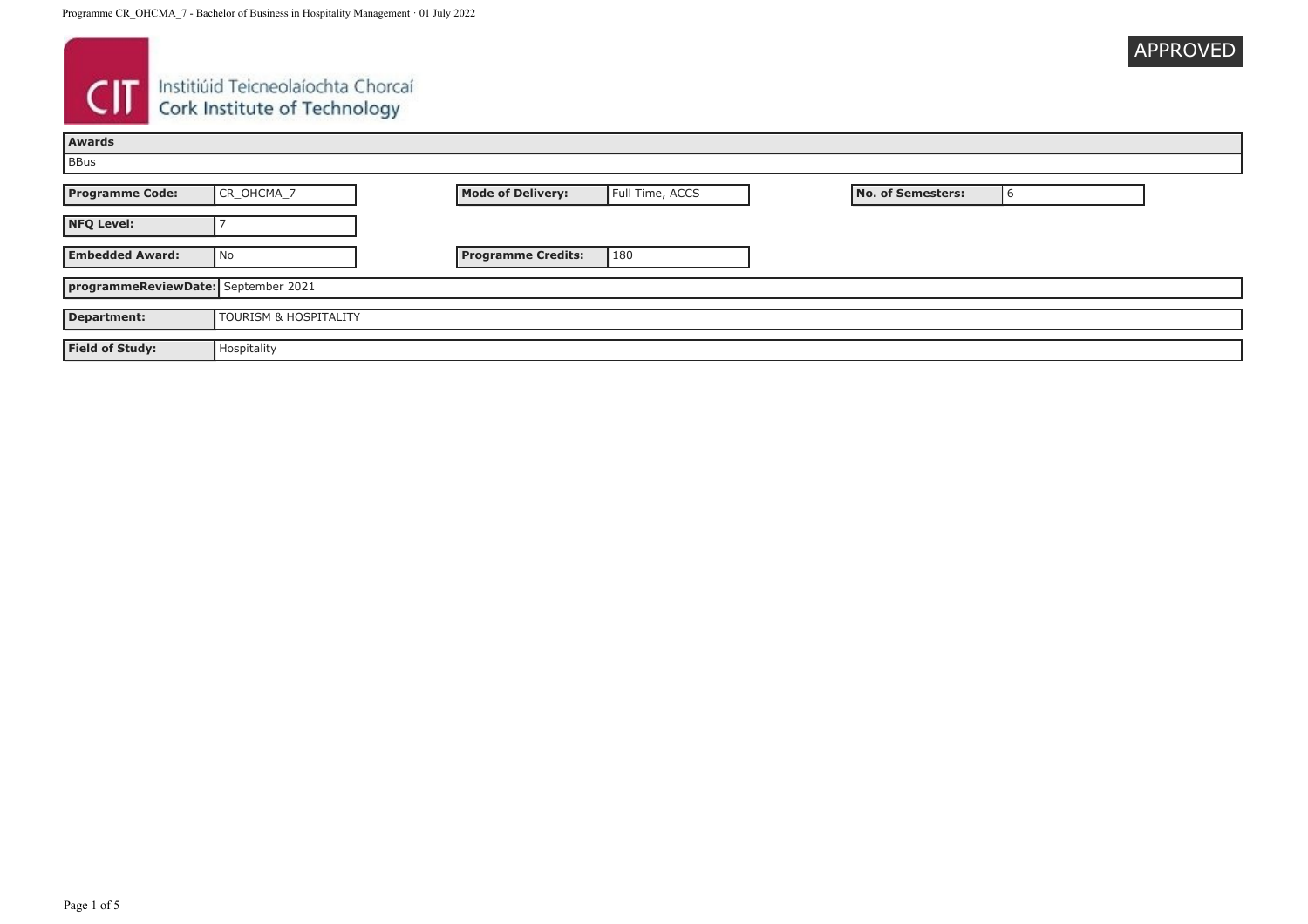# Programme Outcomes

Upon successful completion of this programme the graduate will be able to demonstrate... :

| PO <sub>1</sub> |                                 | Knowledge - Breadth                                                                                                                                                                                                                                                                                                                     |
|-----------------|---------------------------------|-----------------------------------------------------------------------------------------------------------------------------------------------------------------------------------------------------------------------------------------------------------------------------------------------------------------------------------------|
|                 | (a)                             | An in-depth knowledge of the broad hospitality sector, grading system and operational standards relevant to the market sectors.                                                                                                                                                                                                         |
|                 |                                 | PO2 Knowledge - Kind                                                                                                                                                                                                                                                                                                                    |
|                 | (a)                             | A detailed knowledge of the provision of hospitality services, embracing operational provision and standards, marketing, human resources resource skills, management and organisational skills, and the<br>ability to select approaches suitable to the context of a particular hospitality unit.                                       |
|                 |                                 | <b>PO3</b> Skill - Range                                                                                                                                                                                                                                                                                                                |
|                 | (a)                             | The requisite skills to organise and manage standards of service, profitability, staff, and marketing to promote the operation.                                                                                                                                                                                                         |
|                 |                                 | <b>PO4</b> Skill - Selectivity                                                                                                                                                                                                                                                                                                          |
|                 | (a)                             | The ability to apply integrated solutions to business problems, and be able to identify opportunities, understand the inter-relatedness of operations, financial, marketing, human resources decisions at<br>both a departmental and business unit level.                                                                               |
|                 |                                 | <b>PO5</b> Competence - Context                                                                                                                                                                                                                                                                                                         |
|                 | (a)                             | An understanding of the concept of scenario evaluation, selecting optimum solutions to key problems based on the ability to source and evaluate relevant data, and adapt to changing situations within<br>the business environment.                                                                                                     |
|                 |                                 | <b>PO6</b> Competence - Role                                                                                                                                                                                                                                                                                                            |
|                 | (a)                             | The ability to function effectively at departmental and assistant manager level, working on own initiative and as part of the management team.                                                                                                                                                                                          |
|                 |                                 | <b>PO7</b> Competence - Learning to Learn                                                                                                                                                                                                                                                                                               |
|                 | (a)                             | The ability to source and evaluate data relevant to the business environment and to make rational and competent decisions based on analysis of sourced information. Be committed to constantly<br>developing personal and business skills and pursue further levels of qualification in the context of continuous personal development. |
|                 | <b>PO8</b> Competence - Insight |                                                                                                                                                                                                                                                                                                                                         |
|                 | (a)                             | The ability to view themselves and the hospitality sector in a wider world context, bringing to their work roles a 'balanced scorecard' view that places coequal emphasis on the business, its staff, its<br>performance and its surrounding environments within an ethical business philosophy.                                        |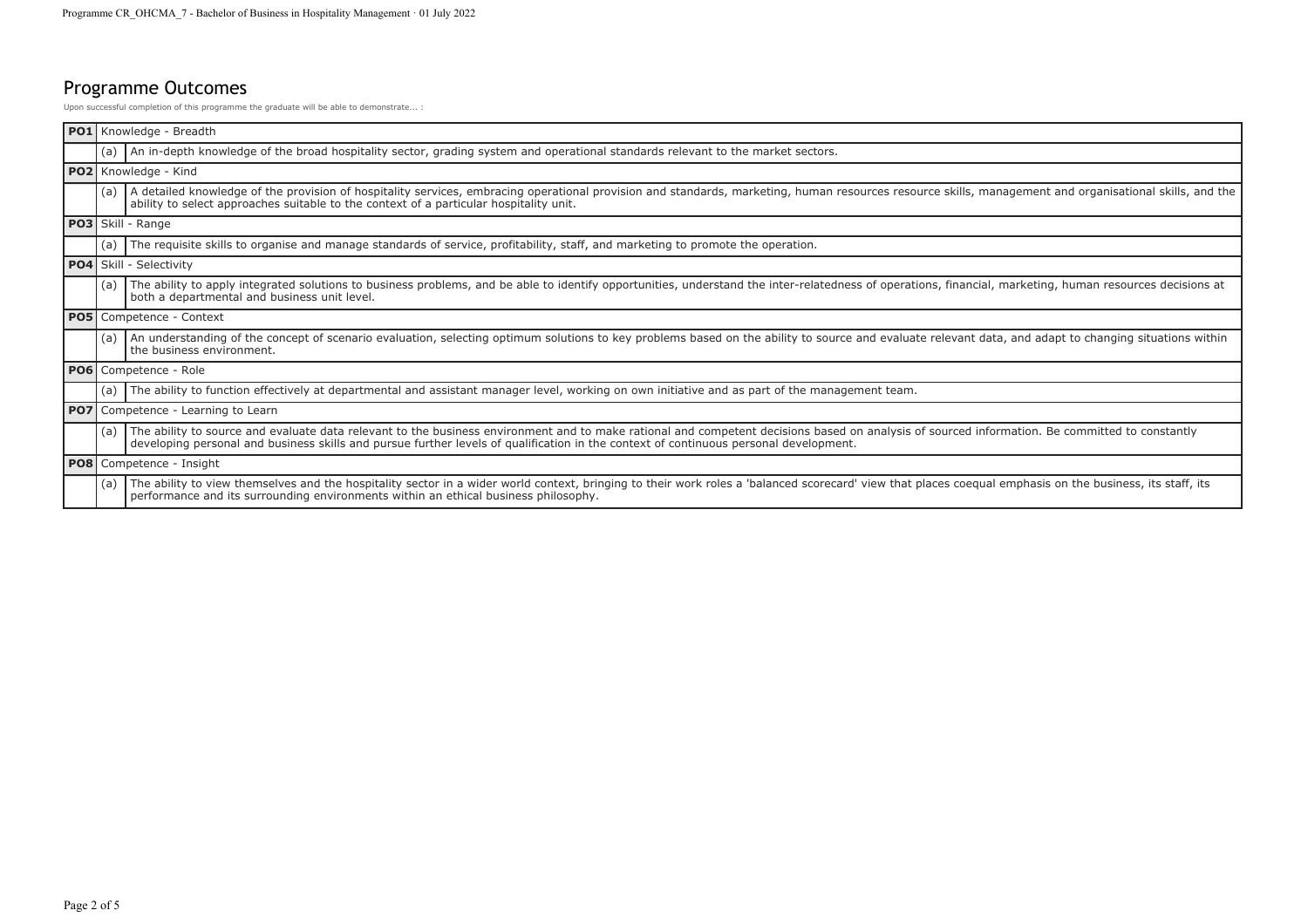# Semester Schedules

#### Stage 1 / Semester 1

| Mandatory       |                                         |  |
|-----------------|-----------------------------------------|--|
| Module<br>Code  | Module Title                            |  |
|                 | HOSP6039 Intro Food Service Operations  |  |
|                 | HOSP6020 Room & Bar Fundamentals        |  |
|                 | INFO6014 Business IT Skills             |  |
|                 | CMOD6001 Creativity Innovation&Teamwork |  |
|                 | TOUR6009 Einancial Acc for Tour & Hosp  |  |
| Elective        |                                         |  |
| Module<br>Code  | Module Title                            |  |
|                 | HOSP6006 Bospitality and Tourism        |  |
| <b>FREE6001</b> | <b>Free Choice Module</b>               |  |

#### Stage 1 / Semester 2

| Mandatory             |                                        |  |
|-----------------------|----------------------------------------|--|
| Module<br>Code        | Module Title                           |  |
|                       | HOSP6013 Mgmt Principles For Services  |  |
|                       | HOSP6031 Rooms & Bar Operations        |  |
|                       | HOSP6040 Eggd Service & Operations     |  |
|                       | HOSP6082 Hosp Performance Measurement  |  |
|                       | <b>ECON6004</b> Economics for Services |  |
| Elective              |                                        |  |
| Module<br><b>Code</b> | Module Title                           |  |
|                       | HOSP6079 Hospitality Prof. Development |  |
| <b>FREE6001</b>       | <b>Free Choice Module</b>              |  |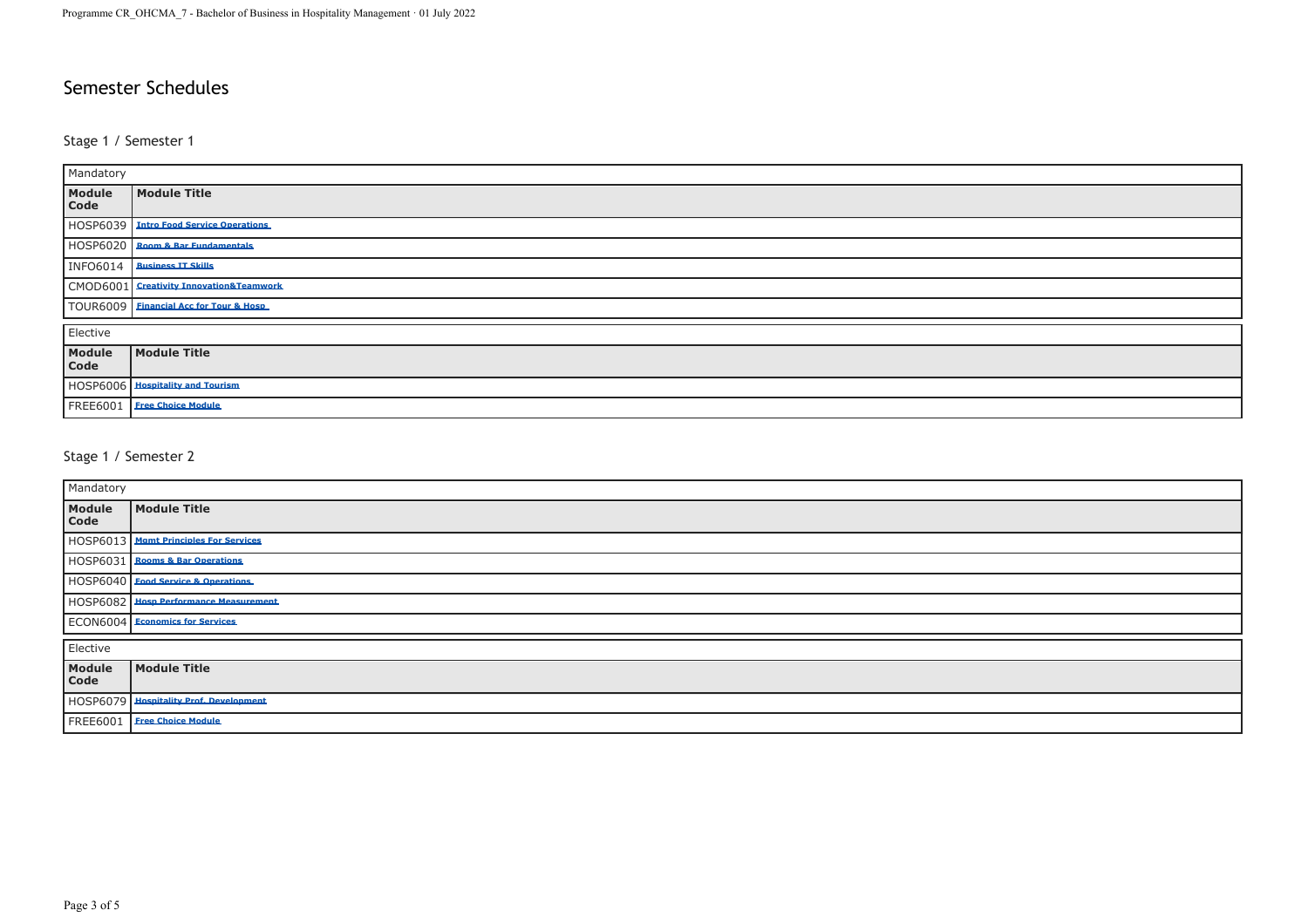# Stage 2 / Semester 1

| Mandatory      |                                         |  |
|----------------|-----------------------------------------|--|
| Module<br>Code | Module Title                            |  |
|                | PLAC6004   Work Based Learning          |  |
|                | HOSP6008 Eood and Beverage Operations   |  |
|                | HOSP6032   Hospitality Law              |  |
|                | HOSP6022 Applied Hospitality IT         |  |
|                | HOSP6034 Intro to Hospitality Marketing |  |
| Elective       |                                         |  |
| Module<br>Code | Module Title                            |  |
|                | HOSP7013   Hospitality Property Mgmt.   |  |
|                | FREE6001   Free Choice Module           |  |

# Stage 2 / Semester 2

| Mandatory      |                                           |  |
|----------------|-------------------------------------------|--|
| Module<br>Code | Module Title                              |  |
|                | HOSP6033 Hospitality Learning Event       |  |
|                | HOSP6019 Rooms Division Management        |  |
|                | HOSP6035 Principles of Hospitality Mtkg   |  |
|                | HOSP6041 Supervision of Quality Mgt       |  |
|                | ACCT6024   Management Acc for Tour & Hosp |  |
| Elective       |                                           |  |
| Module<br>Code | Module Title                              |  |
|                | HOSP6093 Managing People in Hospitality   |  |
|                | FREE6001   Free Choice Module             |  |